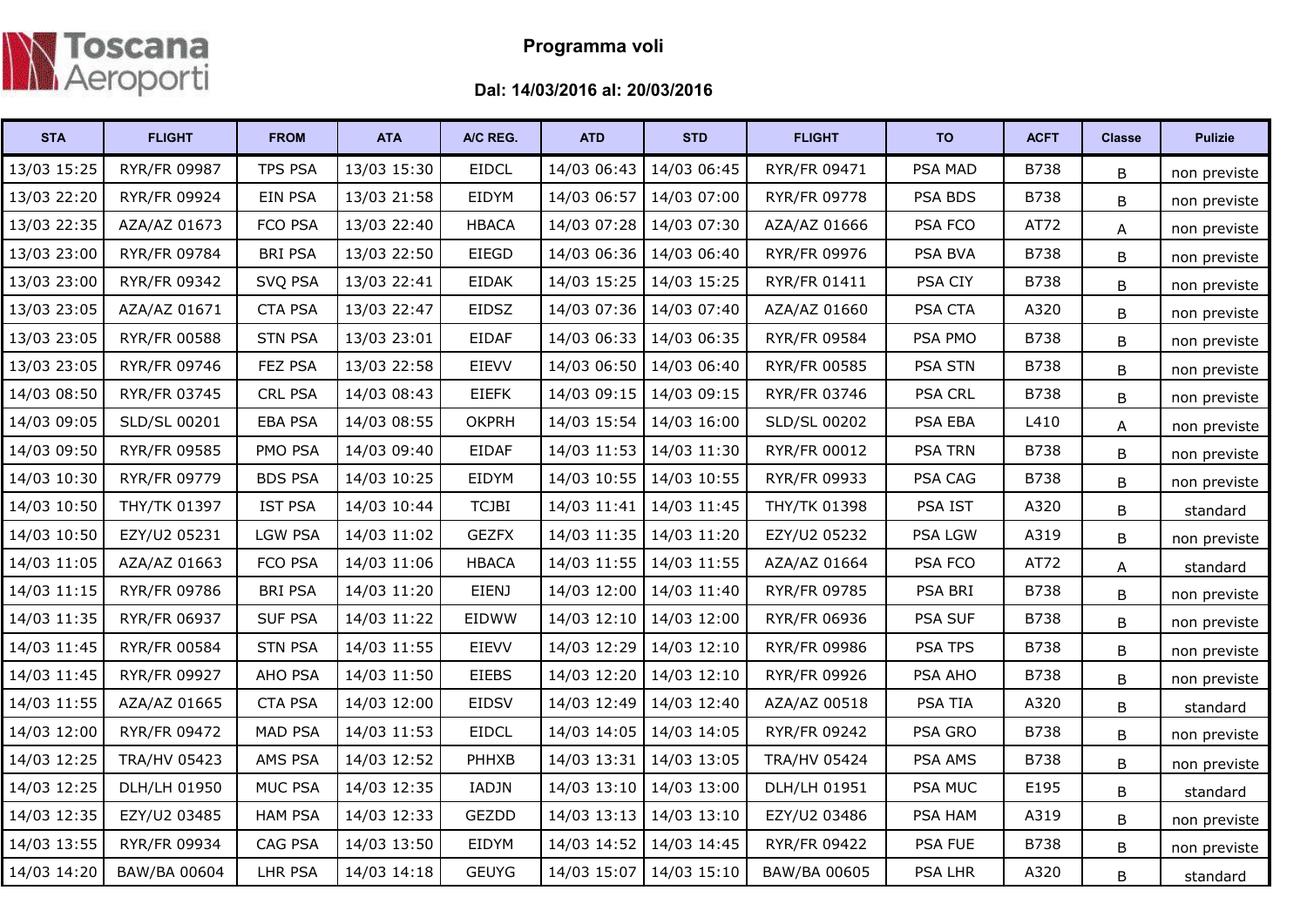| 14/03 15:20 | AZA/AZ 01667 | FCO PSA        | 14/03 15:22 | <b>HBACB</b> | 14/03 15:55 | 14/03 15:55               | AZA/AZ 01668 | PSA FCO        | AT72        | A | standard     |
|-------------|--------------|----------------|-------------|--------------|-------------|---------------------------|--------------|----------------|-------------|---|--------------|
| 14/03 15:25 | RYR/FR 09987 | TPS PSA        | 14/03 16:00 | EIEVV        | 14/03 18:52 | 14/03 19:00               | RYR/FR 03748 | PSA CRL        | <b>B738</b> | B | non previste |
| 14/03 15:40 | EZY/U2 04207 | ORY PSA        | 14/03 15:42 | <b>GEZOR</b> |             | 14/03 16:19 14/03 16:15   | EZY/U2 04208 | PSA ORY        | A320        | B | non previste |
| 14/03 16:45 | EZY/U2 05233 | <b>LGW PSA</b> | 14/03 16:40 | <b>GEZDF</b> |             | 14/03 17:18 14/03 17:20   | EZY/U2 05234 | PSA LGW        | A319        | В | non previste |
| 14/03 16:45 | AZA/AZ 00517 | TIA PSA        | 14/03 16:27 | <b>EIDSV</b> | 14/03 17:27 | 14/03 17:30               | AZA/AZ 01672 | PSA CTA        | A320        | B | standard     |
| 14/03 17:10 | RYR/FR 09977 | <b>BVA PSA</b> | 14/03 17:25 | EIEGD        |             | 14/03 18:05 14/03 17:55   | RYR/FR 09923 | PSA EIN        | <b>B738</b> | В | non previste |
| 14/03 17:30 | RYR/FR 00015 | TRN PSA        | 14/03 18:15 | <b>EIDAF</b> | 15/03 07:07 | 15/03 06:55               | RYR/FR 09976 | PSA BVA        | <b>B738</b> | В | night-stop   |
| 14/03 17:35 | RYR/FR 09241 | <b>GRO PSA</b> | 14/03 17:30 | <b>EIDCL</b> |             | 14/03 18:00   14/03 18:00 | RYR/FR 00589 | <b>PSA STN</b> | <b>B738</b> | В | non previste |
| 14/03 18:30 | AZA/AZ 01669 | FCO PSA        | 14/03 18:45 | <b>HBACB</b> |             | 14/03 19:15 14/03 19:15   | AZA/AZ 01670 | PSA FCO        | AT72        | A | standard     |
| 14/03 18:35 | RYR/FR 05023 | <b>BUD PSA</b> | 14/03 18:22 | EIEMP        |             | 14/03 19:00   14/03 19:00 | RYR/FR 05024 | PSA BUD        | <b>B738</b> | В | non previste |
| 14/03 19:15 | RYR/FR 01412 | <b>CIY PSA</b> | 14/03 19:00 | <b>EIDAK</b> |             | 14/03 19:40   14/03 19:40 | RYR/FR 09783 | PSA BRI        | <b>B738</b> | B | non previste |
| 14/03 20:10 | EZS/DS 01563 | <b>GVA PSA</b> | 14/03 19:55 | <b>HBJYH</b> |             | 14/03 20:40   14/03 20:50 | EZS/DS 01564 | PSA GVA        | A319        | B | non previste |
| 14/03 21:25 | AZA/AZ 01671 | <b>CTA PSA</b> | 14/03 21:12 | EIDSV        | 15/03 07:32 | 15/03 07:40               | AZA/AZ 01660 | PSA CTA        | A320        | В | night-stop   |
| 14/03 21:55 | RYR/FR 09995 | PMO PSA        | 14/03 21:40 | EIDWS        |             | 14/03 22:15   14/03 22:20 | RYR/FR 09994 | PSA PMO        | <b>B738</b> | В | non previste |
| 14/03 22:20 | RYR/FR 09924 | EIN PSA        | 14/03 22:10 | EIEGD        | 15/03 10:22 | 15/03 10:15               | RYR/FR 09933 | PSA CAG        | <b>B738</b> | В | night-stop   |
| 14/03 22:35 | AZA/AZ 01673 | FCO PSA        | 14/03 22:40 | <b>HBACA</b> | 15/03 07:20 | 15/03 07:30               | AZA/AZ 01666 | PSA FCO        | AT72        | A | night-stop   |
| 14/03 23:00 | RYR/FR 09784 | <b>BRI PSA</b> | 14/03 22:45 | <b>EIDAK</b> | 15/03 06:57 | 15/03 07:00               | RYR/FR 09778 | PSA BDS        | <b>B738</b> | В | night-stop   |
| 14/03 23:05 | RYR/FR 03747 | <b>CRL PSA</b> | 14/03 22:55 | <b>EIEVV</b> | 15/03 06:39 | 15/03 06:40               | RYR/FR 00585 | <b>PSA STN</b> | <b>B738</b> | В | night-stop   |
| 14/03 23:05 | RYR/FR 00588 | <b>STN PSA</b> | 14/03 23:33 | EIFIO        | 15/03 06:45 | 15/03 06:45               | RYR/FR 09471 | PSA MAD        | <b>B738</b> | В | night-stop   |
| 14/03 23:40 | RYR/FR 09423 | FUE PSA        | 14/03 23:50 | EIDYM        | 15/03 06:33 | 15/03 06:35               | RYR/FR 09584 | PSA PMO        | <b>B738</b> | B | night-stop   |
| 15/03 08:50 | RYR/FR 03745 | <b>CRL PSA</b> | 15/03 08:31 | <b>EIEXD</b> | 15/03 09:05 | 15/03 09:15               | RYR/FR 03746 | <b>PSA CRL</b> | <b>B738</b> | B | non previste |
| 15/03 09:50 | RYR/FR 09585 | PMO PSA        | 15/03 17:30 | EIDYM        | 16/03 06:40 | 16/03 06:40               | RYR/FR 00585 | <b>PSA STN</b> | <b>B738</b> | B | night-stop   |
| 15/03 10:30 | RYR/FR 09779 | <b>BDS PSA</b> | 15/03 10:16 | EIDAK        | 15/03 10:55 | 15/03 10:55               | RYR/FR 09242 | PSA GRO        | <b>B738</b> | B | non previste |
| 15/03 11:05 | AZA/AZ 01663 | FCO PSA        | 15/03 11:06 | <b>HBACA</b> |             | 15/03 11:45   15/03 11:55 | AZA/AZ 01664 | PSA FCO        | AT72        | A | standard     |
| 15/03 11:45 | RYR/FR 00584 | <b>STN PSA</b> | 15/03 11:38 | <b>EIEVV</b> |             | 15/03 14:05 15/03 14:05   | RYR/FR 07476 | <b>PSA TFS</b> | <b>B738</b> | B | non previste |
| 15/03 11:55 | AZA/AZ 01665 | <b>CTA PSA</b> | 15/03 11:45 | EIDSZ        |             | 15/03 12:37 15/03 12:40   | AZA/AZ 00536 | PSA PRG        | A320        | B | standard     |
| 15/03 12:00 | RYR/FR 09472 | MAD PSA        | 15/03 11:40 | EIFIO        |             | 15/03 12:55   15/03 12:55 | RYR/FR 01421 | PSA LIS        | <b>B738</b> | B | non previste |
| 15/03 12:10 | RYR/FR 01234 | <b>HHN PSA</b> | 15/03 12:10 | <b>EIDPB</b> |             | 15/03 12:42 15/03 12:35   | RYR/FR 01235 | PSA HHN        | <b>B738</b> | B | non previste |
| 15/03 12:25 | DLH/LH 01950 | MUC PSA        | 15/03 14:07 | IADJK        |             | 15/03 14:50 15/03 13:00   | DLH/LH 01951 | <b>PSA MUC</b> | E195        | В | standard     |
| 15/03 13:10 | WZZ/W6 03157 | OTP PSA        | 15/03 13:05 | <b>HALPY</b> |             | 15/03 13:40   15/03 13:40 | WZZ/W6 03158 | PSA OTP        | A320        | B | non previste |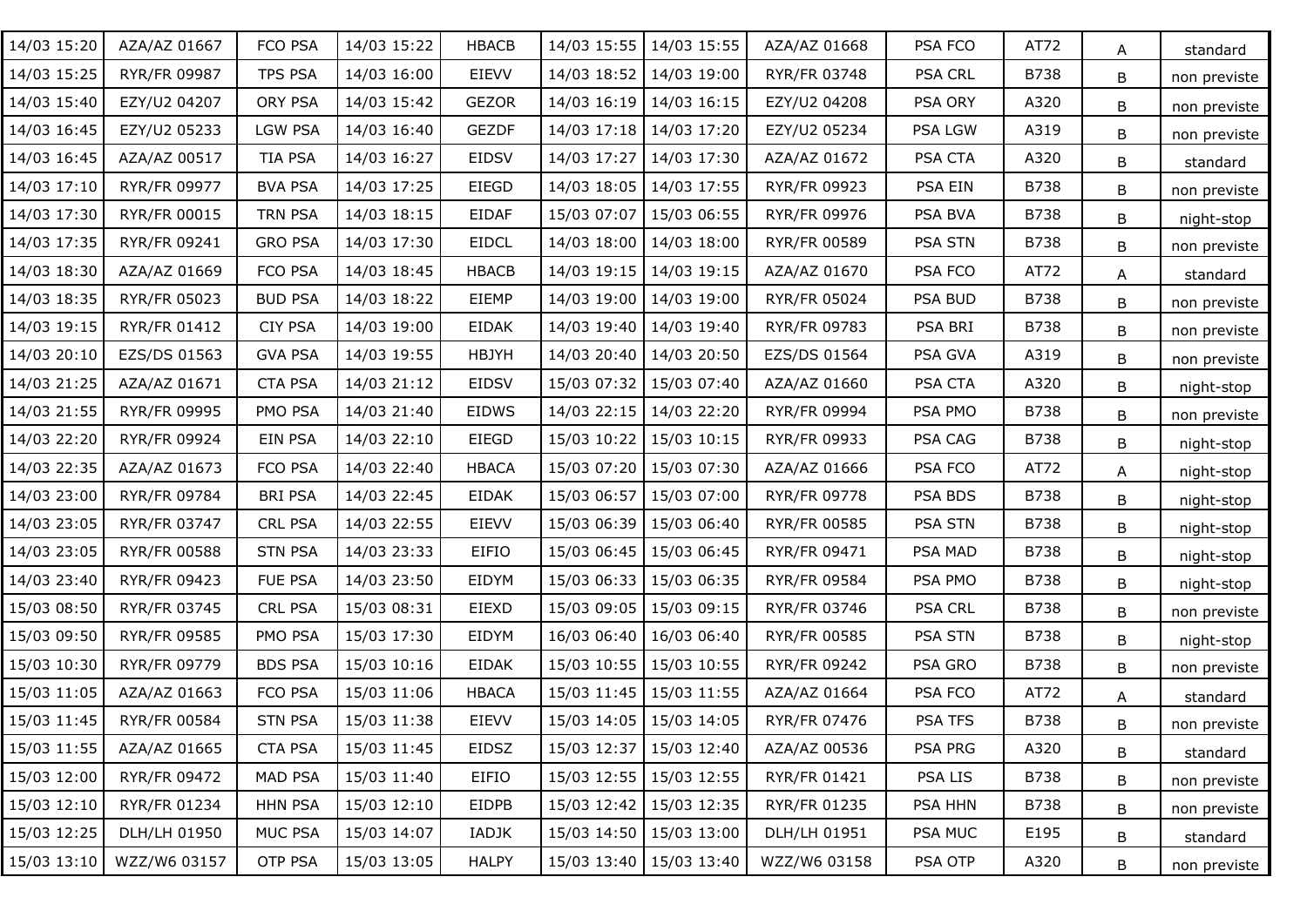| 15/03 13:15 | RYR/FR 09934        | CAG PSA        | 15/03 13:18 | EIEGD        | 15/03 16:22 | 15/03 16:15               | RYR/FR 08876        | PSA RAK        | B738        | B | non previste |
|-------------|---------------------|----------------|-------------|--------------|-------------|---------------------------|---------------------|----------------|-------------|---|--------------|
| 15/03 13:25 | BPA/BV 02231        | TIA PSA        | 15/03 13:22 | <b>IBPAI</b> | 15/03 14:00 | 15/03 14:00               | BPA/BV 02230        | PSA TIA        | B733        | B | non previste |
| 15/03 13:45 | EZY/U2 04581        | <b>SXF PSA</b> | 15/03 13:50 | <b>GEZPG</b> | 15/03 14:23 | 15/03 14:20               | EZY/U2 04582        | PSA SXF        | A319        | B | non previste |
| 15/03 14:20 | BAW/BA 00604        | LHR PSA        | 15/03 14:16 | <b>GEUYE</b> | 15/03 14:59 | 15/03 15:10               | BAW/BA 00605        | <b>PSA LHR</b> | A320        | B | standard     |
| 15/03 14:20 | VLG/VY 06770        | <b>BCN PSA</b> | 15/03 14:24 | <b>ECMFM</b> | 15/03 15:13 | 15/03 15:10               | VLG/VY 06771        | PSA BCN        | A320        | B | non previste |
| 15/03 14:25 | RYR/FR 09241        | <b>GRO PSA</b> | 15/03 14:18 | <b>EIDAK</b> |             | 15/03 15:36 15/03 15:40   | RYR/FR 09992        | PSA MLA        | <b>B738</b> | B | non previste |
| 15/03 15:35 | RYR/FR 09977        | <b>BVA PSA</b> | 15/03 15:40 | <b>EIDAF</b> |             | 15/03 17:58   15/03 18:00 | RYR/FR 00589        | <b>PSA STN</b> | <b>B738</b> | B | non previste |
| 15/03 15:40 | EZY/U2 04207        | ORY PSA        | 15/03 15:35 | <b>GEZOP</b> |             | 15/03 16:15   15/03 16:15 | EZY/U2 04208        | PSA ORY        | A320        | B | non previste |
| 15/03 15:45 | AZA/AZ 01667        | FCO PSA        | 15/03 15:50 | <b>HBACB</b> |             | 15/03 19:00   15/03 19:05 | AZA/AZ 01670        | PSA FCO        | AT72        | A | standard     |
| 15/03 16:00 | RYR/FR 06937        | <b>SUF PSA</b> | 15/03 15:45 | <b>EIDWW</b> |             | 15/03 16:30   15/03 16:25 | RYR/FR 06936        | <b>PSA SUF</b> | <b>B738</b> | B | non previste |
| 15/03 16:45 | EZY/U2 05233        | <b>LGW PSA</b> | 15/03 16:40 | <b>GEZDB</b> | 15/03 17:12 | 15/03 17:20               | EZY/U2 05234        | PSA LGW        | A319        | B | non previste |
| 15/03 16:55 | AZA/AZ 00533        | PRG PSA        | 15/03 16:24 | EIDSZ        | 15/03 18:04 | 15/03 18:15               | AZA/AZ 00518        | PSA TIA        | A320        | B | standard     |
| 15/03 17:05 | THY/TK 01399        | <b>IST PSA</b> | 15/03 16:50 | <b>TCJUJ</b> | 15/03 18:15 | 15/03 18:00               | <b>THY/TK 01400</b> | PSA IST        | A320        | B | standard     |
| 15/03 19:15 | RYR/FR 01422        | LIS PSA        | 15/03 19:05 | EIFIO        |             | 15/03 19:36   15/03 19:40 | RYR/FR 09783        | PSA BRI        | <b>B738</b> | B | non previste |
| 15/03 19:35 | RYR/FR 09326        | <b>VLC PSA</b> | 15/03 19:20 | <b>EIDPY</b> | 15/03 19:55 | 15/03 20:00               | RYR/FR 09325        | <b>PSA VLC</b> | <b>B738</b> | B | non previste |
| 15/03 19:35 | RYR/FR 09993        | <b>MLA PSA</b> | 15/03 19:30 | <b>EIDAK</b> | 15/03 20:03 | 15/03 20:00               | RYR/FR 09931        | PSA CAG        | <b>B738</b> | B | non previste |
| 15/03 21:55 | RYR/FR 09995        | PMO PSA        | 15/03 21:38 | <b>EIDWS</b> | 15/03 22:20 | 15/03 22:20               | RYR/FR 09994        | PSA PMO        | <b>B738</b> | B | non previste |
| 15/03 22:20 | AZA/AZ 00517        | TIA PSA        | 15/03 22:01 | EIDSZ        | 16/03 07:32 | 16/03 07:40               | AZA/AZ 01660        | PSA CTA        | A320        | B | night-stop   |
| 15/03 22:35 | AZA/AZ 01673        | FCO PSA        | 15/03 22:40 | <b>HBACB</b> | 16/03 07:22 | 16/03 07:30               | AZA/AZ 01666        | PSA FCO        | AT72        | A | night-stop   |
| 15/03 23:00 | RYR/FR 09932        | CAG PSA        | 15/03 22:45 | <b>EIDAK</b> | 16/03 06:49 | 16/03 06:45               | RYR/FR 09471        | PSA MAD        | <b>B738</b> | B | night-stop   |
| 15/03 23:00 | RYR/FR 09784        | <b>BRI PSA</b> | 15/03 22:52 | <b>EIFIO</b> | 16/03 06:58 | 16/03 07:00               | RYR/FR 09778        | PSA BDS        | <b>B738</b> | B | night-stop   |
| 15/03 23:05 | <b>RYR/FR 00588</b> | <b>STN PSA</b> | 15/03 23:02 | <b>EIDAF</b> |             | 16/03 06:36   16/03 06:40 | RYR/FR 09976        | PSA BVA        | <b>B738</b> | B | night-stop   |
| 15/03 23:25 | RYR/FR 08877        | RAK PSA        | 15/03 23:30 | EIEGD        | 16/03 17:51 | 16/03 17:55               | RYR/FR 09923        | PSA EIN        | <b>B738</b> | B | night-stop   |
| 15/03 23:40 | RYR/FR 07477        | TFS PSA        | 15/03 23:25 | EIEVV        | 16/03 06:30 | 16/03 06:35               | RYR/FR 09584        | PSA PMO        | B738        | B | night-stop   |
| 16/03 08:50 | RYR/FR 03745        | <b>CRL PSA</b> | 16/03 08:54 | <b>EIDPT</b> |             | 16/03 09:26 16/03 09:15   | RYR/FR 03746        | <b>PSA CRL</b> | B738        | B | non previste |
| 16/03 09:05 | SLD/SL 00201        | EBA PSA        | 16/03 08:50 | <b>OKPRH</b> |             | 16/03 15:50   16/03 16:00 | SLD/SL 00202        | PSA EBA        | L410        | A | non previste |
| 16/03 09:50 | RYR/FR 09585        | PMO PSA        | 16/03 09:34 | EIEVV        |             | 16/03 10:15   16/03 10:15 | RYR/FR 02028        | <b>PSA CRV</b> | <b>B738</b> | B | non previste |
| 16/03 10:30 | RYR/FR 09779        | <b>BDS PSA</b> | 16/03 10:12 | EIFIO        |             | 16/03 10:52 16/03 10:55   | RYR/FR 09933        | PSA CAG        | <b>B738</b> | B | non previste |
| 16/03 11:05 | AZA/AZ 01663        | FCO PSA        | 16/03 11:05 | <b>HBACB</b> |             | 16/03 11:53 16/03 11:55   | AZA/AZ 01664        | PSA FCO        | AT72        | A | standard     |
| 16/03 11:25 | EZY/U2 01847        | <b>MAN PSA</b> | 16/03 11:20 | <b>GEZOC</b> |             | 16/03 12:10 16/03 12:00   | EZY/U2 01848        | PSA MAN        | A320        | В | non previste |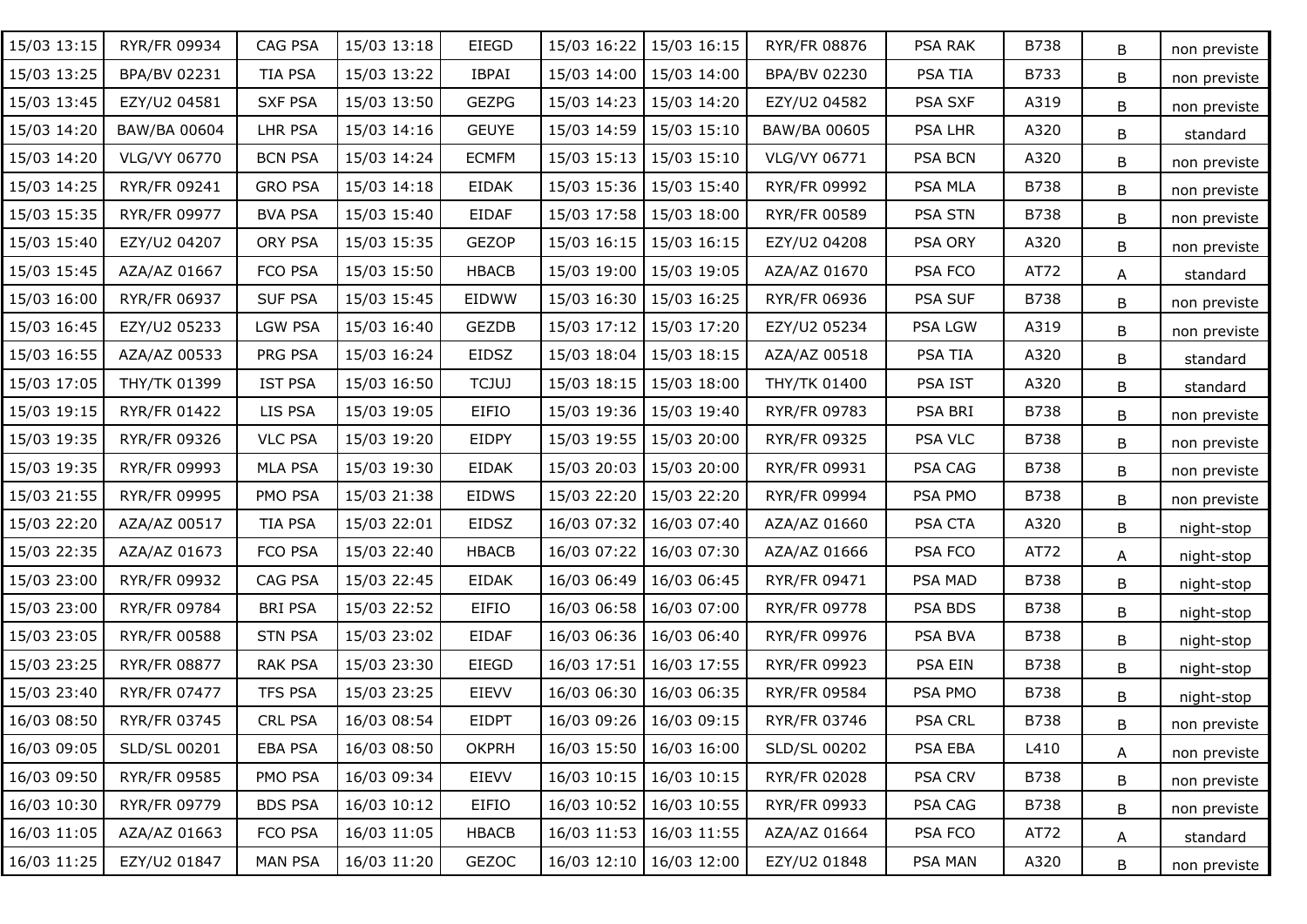| 16/03 11:35 | RYR/FR 06937 | <b>SUF PSA</b> | 16/03 11:27 | EIDWW        | 16/03 12:02 | 16/03 12:00               | RYR/FR 06936        | PSA SUF        | B738        | B | non previste |
|-------------|--------------|----------------|-------------|--------------|-------------|---------------------------|---------------------|----------------|-------------|---|--------------|
| 16/03 11:45 | RYR/FR 09927 | AHO PSA        | 16/03 11:43 | <b>EIEBS</b> | 16/03 12:15 | 16/03 12:10               | RYR/FR 09926        | PSA AHO        | B738        | B | non previste |
| 16/03 11:45 | RYR/FR 00584 | <b>STN PSA</b> | 16/03 12:10 | EIDYM        | 16/03 12:38 | 16/03 12:10               | <b>RYR/FR 09986</b> | PSA TPS        | B738        | B | non previste |
| 16/03 11:55 | AZA/AZ 01665 | <b>CTA PSA</b> | 16/03 11:59 | <b>EIDSV</b> | 16/03 12:38 | 16/03 12:40               | AZA/AZ 00518        | PSA TIA        | A320        | B | standard     |
| 16/03 12:00 | RYR/FR 09472 | MAD PSA        | 16/03 11:53 | <b>EIDAK</b> | 16/03 14:05 | 16/03 14:05               | RYR/FR 09242        | PSA GRO        | B738        | B | non previste |
| 16/03 12:25 | DLH/LH 01950 | <b>MUC PSA</b> | 16/03 12:55 | IADJL        |             | 16/03 13:30   16/03 13:00 | DLH/LH 01951        | PSA MUC        | E195        | B | standard     |
| 16/03 13:50 | RYR/FR 02029 | <b>CRV PSA</b> | 16/03 13:42 | <b>EIEVV</b> | 16/03 15:20 | 16/03 15:25               | <b>RYR/FR 01411</b> | PSA CIY        | <b>B738</b> | B | non previste |
| 16/03 13:55 | RYR/FR 09934 | CAG PSA        | 16/03 13:45 | EIFIO        | 16/03 17:05 | 16/03 17:05               | RYR/FR 09341        | PSA SVQ        | <b>B738</b> | B | non previste |
| 16/03 14:20 | BAW/BA 00604 | LHR PSA        | 16/03 14:47 | <b>GEUYG</b> |             | 16/03 15:28   16/03 15:10 | BAW/BA 00605        | <b>PSA LHR</b> | A320        | B | standard     |
| 16/03 15:20 | AZA/AZ 01667 | FCO PSA        | 16/03 15:28 | <b>HBACA</b> |             | 16/03 15:55   16/03 15:55 | AZA/AZ 01668        | PSA FCO        | AT72        | A | standard     |
| 16/03 15:25 | RYR/FR 09987 | TPS PSA        | 16/03 15:40 | EIDYM        | 16/03 17:02 | 16/03 16:55               | RYR/FR 09745        | PSA FEZ        | <b>B738</b> | B | non previste |
| 16/03 15:40 | EZY/U2 04207 | ORY PSA        | 16/03 15:50 | <b>GEZOK</b> | 16/03 16:32 | 16/03 16:15               | EZY/U2 04208        | PSA ORY        | A320        | B | non previste |
| 16/03 16:45 | AZA/AZ 00517 | <b>TIA PSA</b> | 16/03 16:30 | <b>EIDSV</b> | 16/03 17:34 | 16/03 17:30               | AZA/AZ 01672        | PSA CTA        | A320        | B | standard     |
| 16/03 16:45 | EZY/U2 05233 | LGW PSA        | 16/03 16:45 | GEZIR        | 16/03 17:29 | 16/03 17:20               | EZY/U2 05234        | PSA LGW        | A319        | B | non previste |
| 16/03 17:10 | RYR/FR 09977 | <b>BVA PSA</b> | 16/03 17:00 | <b>EIDAF</b> | 17/03 07:00 | 17/03 07:00               | RYR/FR 09778        | PSA BDS        | <b>B738</b> | B | night-stop   |
| 16/03 17:35 | RYR/FR 09241 | <b>GRO PSA</b> | 16/03 17:28 | <b>EIDAK</b> | 16/03 18:14 | 16/03 18:20               | RYR/FR 00589        | <b>PSA STN</b> | B738        | B | non previste |
| 16/03 18:30 | AZA/AZ 01669 | FCO PSA        | 16/03 18:40 | <b>HBACC</b> | 16/03 19:15 | 16/03 19:15               | AZA/AZ 01670        | PSA FCO        | AT72        | A | standard     |
| 16/03 19:15 | RYR/FR 01412 | <b>CIY PSA</b> | 16/03 19:15 | <b>EIEVV</b> | 16/03 19:40 | 16/03 19:40               | RYR/FR 09783        | PSA BRI        | B738        | B | non previste |
| 16/03 20:10 | EZS/DS 01563 | <b>GVA PSA</b> | 16/03 20:28 | <b>HBJYM</b> | 16/03 20:53 | 16/03 20:50               | EZS/DS 01564        | PSA GVA        | A319        | B | non previste |
| 16/03 21:25 | AZA/AZ 01671 | <b>CTA PSA</b> | 16/03 21:23 | <b>EIDSV</b> | 17/03 07:34 | 17/03 07:40               | AZA/AZ 01660        | PSA CTA        | A320        | B | night-stop   |
| 16/03 21:55 | RYR/FR 09995 | PMO PSA        | 16/03 21:32 | <b>EIDWS</b> | 16/03 22:19 | 16/03 22:20               | RYR/FR 09994        | PSA PMO        | <b>B738</b> | B | non previste |
| 16/03 22:20 | RYR/FR 09924 | EIN PSA        | 16/03 22:05 | EIEGD        | 17/03 14:40 | 17/03 14:35               | RYR/FR 09931        | PSA CAG        | B738        | B | night-stop   |
| 16/03 22:35 | AZA/AZ 01673 | FCO PSA        | 16/03 22:52 | <b>HBACB</b> | 17/03 07:25 | 17/03 07:30               | AZA/AZ 01666        | PSA FCO        | AT72        | A | night-stop   |
| 16/03 23:00 | RYR/FR 09342 | SVQ PSA        | 16/03 23:05 | EIFIO        | 17/03 06:51 | 17/03 06:55               | RYR/FR 09976        | PSA BVA        | B738        | B | night-stop   |
| 16/03 23:00 | RYR/FR 09784 | <b>BRI PSA</b> | 16/03 22:45 | EIEVV        |             | 17/03 06:41 17/03 06:45   | RYR/FR 09471        | PSA MAD        | B738        | B | night-stop   |
| 16/03 23:05 | RYR/FR 09746 | FEZ PSA        | 16/03 23:25 | EIDYM        |             | 17/03 06:48   17/03 06:40 | <b>RYR/FR 00585</b> | <b>PSA STN</b> | B738        | B | night-stop   |
| 16/03 23:25 | RYR/FR 00588 | <b>STN PSA</b> | 16/03 23:27 | <b>EIDAK</b> |             | 17/03 06:35   17/03 06:35 | <b>RYR/FR 09584</b> | PSA PMO        | B738        | B | night-stop   |
| 17/03 08:50 | RYR/FR 03745 | <b>CRL PSA</b> | 17/03 08:42 | EIEFM        |             | 17/03 09:08 17/03 09:15   | RYR/FR 03746        | <b>PSA CRL</b> | B738        | B | non previste |
| 17/03 09:50 | RYR/FR 09585 | PMO PSA        | 17/03 09:38 | <b>EIDAK</b> |             | 17/03 10:15   17/03 10:15 | RYR/FR 09933        | PSA CAG        | B738        | B | non previste |
| 17/03 10:30 | RYR/FR 09779 | <b>BDS PSA</b> | 17/03 10:25 | <b>EIDAF</b> |             | 17/03 10:55 17/03 10:55   | RYR/FR 09907        | PSA DUB        | B738        | B | non previste |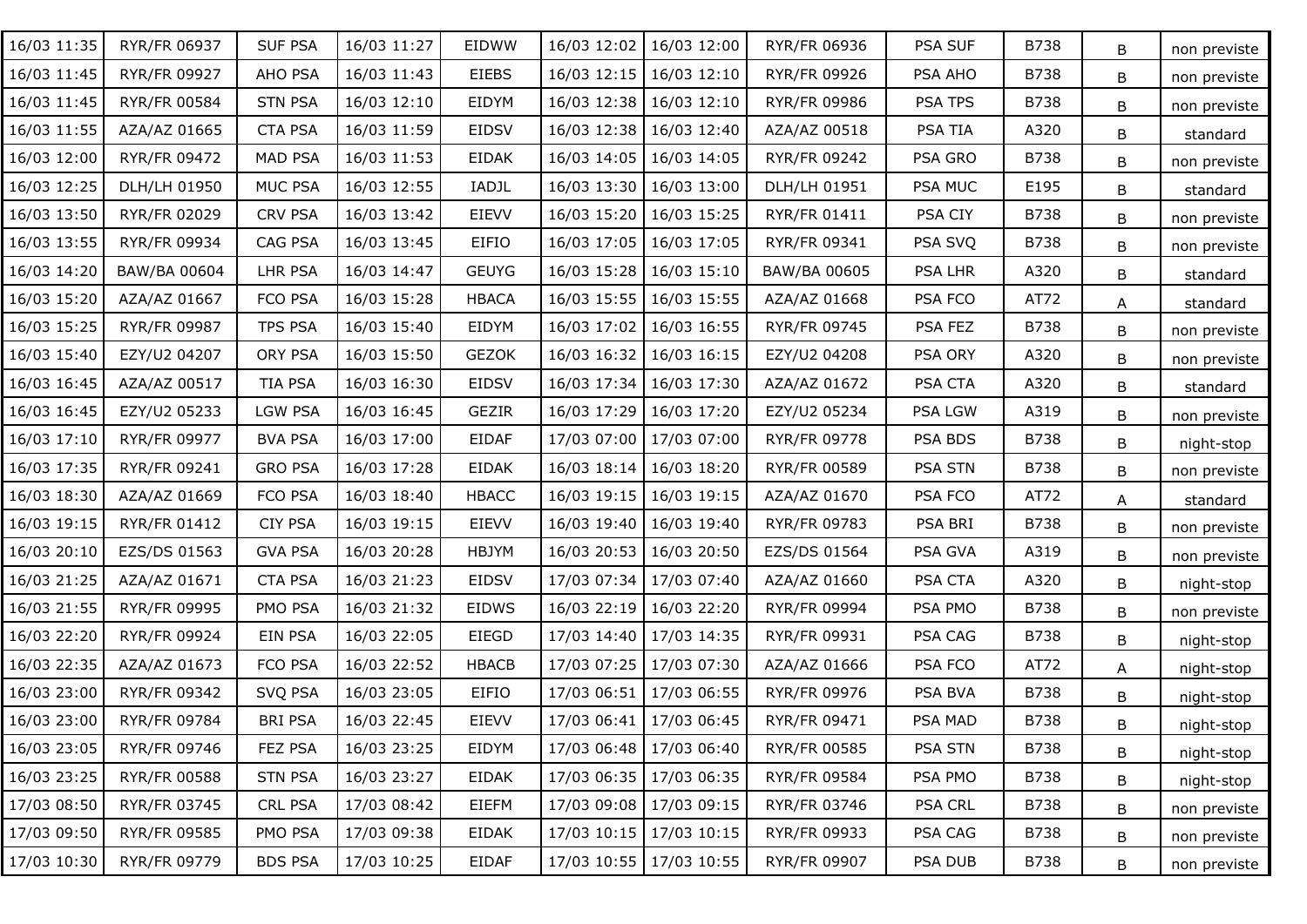| 17/03 10:50 | EZY/U2 05231        | <b>LGW PSA</b> | 17/03 10:55 | GEZIZ        | 17/03 11:25 | 17/03 11:20               | EZY/U2 05232        | PSA LGW        | A319        | B | non previste |
|-------------|---------------------|----------------|-------------|--------------|-------------|---------------------------|---------------------|----------------|-------------|---|--------------|
| 17/03 11:05 | AZA/AZ 01663        | FCO PSA        | 17/03 11:15 | <b>HBACB</b> | 17/03 11:53 | 17/03 11:55               | AZA/AZ 01664        | PSA FCO        | AT72        | A | standard     |
| 17/03 11:05 | RYR/FR 09977        | <b>BVA PSA</b> | 17/03 11:06 | EIFIO        | 17/03 14:05 | 17/03 14:05               | RYR/FR 07476        | PSA TFS        | <b>B738</b> | B | non previste |
| 17/03 11:45 | RYR/FR 00584        | <b>STN PSA</b> | 17/03 12:18 | EIDYM        |             | 17/03 12:54 17/03 12:10   | <b>RYR/FR 09986</b> | PSA TPS        | <b>B738</b> | B | non previste |
| 17/03 11:55 | AZA/AZ 01665        | <b>CTA PSA</b> | 17/03 11:41 | <b>EIDSV</b> | 17/03 12:40 | 17/03 12:40               | AZA/AZ 00544        | PSA TXL        | A320        | B | standard     |
| 17/03 12:00 | RYR/FR 09472        | <b>MAD PSA</b> | 17/03 11:48 | <b>EIEVV</b> | 17/03 13:07 | 17/03 12:55               | RYR/FR 01421        | PSA LIS        | <b>B738</b> | B | non previste |
| 17/03 12:10 | RYR/FR 01234        | <b>HHN PSA</b> | 17/03 12:30 | EIEBO        |             | 17/03 13:10   17/03 12:35 | RYR/FR 01235        | PSA HHN        | <b>B738</b> | В | non previste |
| 17/03 12:25 | DLH/LH 01950        | MUC PSA        | 17/03 12:40 | IADJM        | 17/03 13:23 | 17/03 13:00               | DLH/LH 01951        | PSA MUC        | E195        | B | standard     |
| 17/03 13:10 | WZZ/W6 03157        | OTP PSA        | 17/03 13:02 | <b>HALWQ</b> |             | 17/03 13:40 17/03 13:40   | WZZ/W6 03158        | PSA OTP        | A320        | В | non previste |
| 17/03 13:15 | RYR/FR 09934        | CAG PSA        | 17/03 13:06 | EIDAK        |             | 24/03 18:00   24/03 18:00 | RYR/FR 09992        | PSA MLA        | <b>B738</b> | В | night-stop   |
| 17/03 13:25 | BPA/BV 02231        | TIA PSA        | 17/03 13:14 | <b>IBPAG</b> |             | 17/03 14:00   17/03 14:00 | BPA/BV 02230        | PSA TIA        | B733        | В | non previste |
| 17/03 13:45 | EZY/U2 04581        | <b>SXF PSA</b> | 17/03 13:36 | GEZAI        |             | 17/03 14:20   17/03 14:20 | EZY/U2 04582        | PSA SXF        | A319        | В | non previste |
| 17/03 14:20 | BAW/BA 00604        | LHR PSA        | 17/03 14:30 | <b>GEUYU</b> |             | 17/03 15:10   17/03 15:10 | BAW/BA 00605        | <b>PSA LHR</b> | A320        | В | standard     |
| 17/03 14:20 | VLG/VY 06770        | <b>BCN PSA</b> | 17/03 14:40 | <b>ECKJD</b> |             | 17/03 15:30   17/03 15:10 | VLG/VY 06771        | <b>PSA BCN</b> | A320        | В | non previste |
| 17/03 14:55 | RYR/FR 09241        | <b>GRO PSA</b> | 17/03 14:55 | <b>EIFIK</b> |             | 17/03 15:20   17/03 15:20 | RYR/FR 09242        | PSA GRO        | <b>B738</b> | В | non previste |
| 17/03 15:25 | RYR/FR 09987        | TPS PSA        | 17/03 15:50 | EIDYM        |             | 17/03 16:38 17/03 16:25   | RYR/FR 08876        | PSA RAK        | <b>B738</b> | В | non previste |
| 17/03 15:40 | EZY/U2 04207        | ORY PSA        | 17/03 15:55 | <b>GEZOP</b> | 17/03 16:30 | 17/03 16:15               | EZY/U2 04208        | <b>PSA ORY</b> | A320        | В | non previste |
| 17/03 15:45 | AZA/AZ 01667        | FCO PSA        | 17/03 15:52 | <b>HBACB</b> |             | 17/03 19:15   17/03 19:15 | AZA/AZ 01670        | PSA FCO        | AT72        | A | standard     |
| 17/03 16:00 | RYR/FR 06937        | <b>SUF PSA</b> | 17/03 15:45 | EIDWW        | 17/03 16:25 | 17/03 16:25               | RYR/FR 06936        | <b>PSA SUF</b> | <b>B738</b> | B | non previste |
| 17/03 16:45 | EZY/U2 05233        | <b>LGW PSA</b> | 17/03 17:10 | <b>GEZDF</b> |             | 17/03 17:43 17/03 17:20   | EZY/U2 05234        | PSA LGW        | A319        | B | non previste |
| 17/03 17:05 | RYR/FR 09908        | <b>DUB PSA</b> | 17/03 17:00 | <b>EIDAF</b> |             | 17/03 17:55   17/03 18:00 | RYR/FR 09992        | <b>PSA MLA</b> | <b>B738</b> | B | non previste |
| 17/03 17:30 | AZA/AZ 00545        | <b>TXL PSA</b> | 17/03 17:11 | <b>EIDSV</b> | 17/03 18:14 | 17/03 18:15               | AZA/AZ 00518        | PSA TIA        | A320        | B | standard     |
| 17/03 17:35 | RYR/FR 09932        | CAG PSA        | 17/03 17:28 | EIEGD        | 17/03 18:22 | 17/03 18:00               | RYR/FR 00589        | <b>PSA STN</b> | <b>B738</b> | B | non previste |
| 17/03 19:15 | RYR/FR 01422        | LIS PSA        | 17/03 19:12 | EIEVV        |             | 17/03 19:42 17/03 19:40   | RYR/FR 09783        | PSA BRI        | <b>B738</b> | B | non previste |
| 17/03 19:35 | RYR/FR 09326        | <b>VLC PSA</b> | 17/03 20:45 | <b>EIEPC</b> |             | 17/03 21:19 17/03 20:00   | RYR/FR 09325        | PSA VLC        | <b>B738</b> | B | non previste |
| 17/03 21:25 | RYR/FR 00073        | <b>BLQ PSA</b> | 17/03 21:27 | EIDLW        | 18/03 06:49 | 18/03 06:45               | RYR/FR 09471        | PSA MAD        | <b>B738</b> | B | night-stop   |
| 17/03 21:55 | RYR/FR 09993        | <b>MLA PSA</b> | 17/03 21:47 | EIDAF        | 18/03 07:00 | 18/03 07:00               | RYR/FR 09627        | PSA LPL        | <b>B738</b> | B | night-stop   |
| 17/03 21:55 | <b>RYR/FR 09995</b> | PMO PSA        | 17/03 21:42 | EIEVH        |             | 17/03 22:25 17/03 22:20   | RYR/FR 09994        | PSA PMO        | <b>B738</b> | B | non previste |
| 17/03 22:20 | AZA/AZ 00517        | TIA PSA        | 17/03 22:05 | <b>EIDSV</b> |             | 18/03 07:36 18/03 07:40   | AZA/AZ 01660        | PSA CTA        | A320        | В | night-stop   |
| 17/03 22:35 | AZA/AZ 01673        | FCO PSA        | 17/03 22:36 | <b>HBACD</b> |             | 18/03 07:28   18/03 07:30 | AZA/AZ 01666        | PSA FCO        | AT72        | A | night-stop   |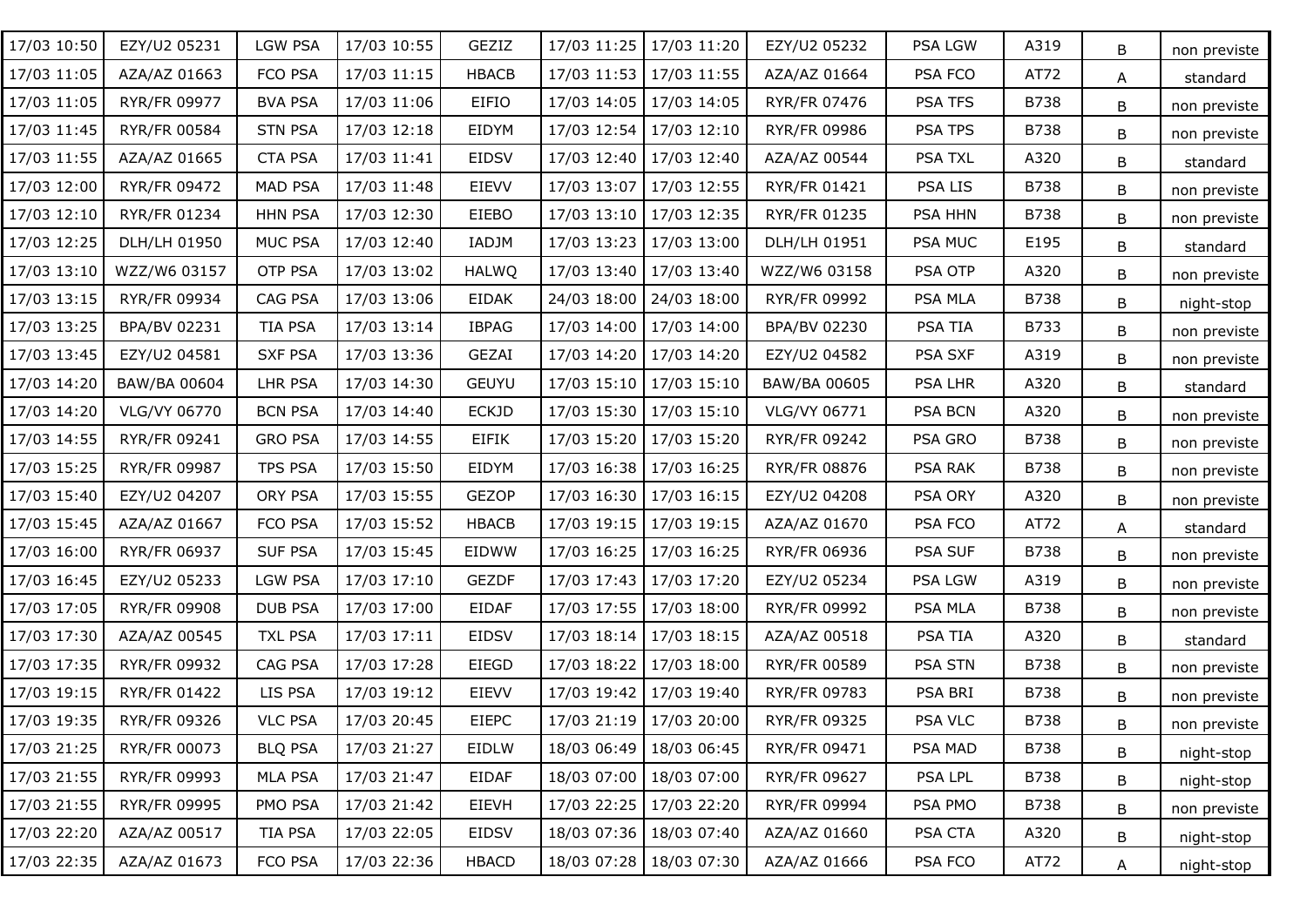| 17/03 23:00 | RYR/FR 09784        | <b>BRI PSA</b> | 17/03 22:46 | EIEVV        | 18/03 06:58 | 18/03 07:00               | RYR/FR 09778        | PSA BDS        | B738        | B | night-stop   |
|-------------|---------------------|----------------|-------------|--------------|-------------|---------------------------|---------------------|----------------|-------------|---|--------------|
| 17/03 23:05 | <b>RYR/FR 00588</b> | <b>STN PSA</b> | 17/03 23:23 | EIEGD        | 18/03 06:37 | 18/03 06:40               | RYR/FR 09976        | PSA BVA        | B738        | B | night-stop   |
| 17/03 23:35 | RYR/FR 08877        | RAK PSA        | 17/03 23:50 | EIDYM        | 18/03 06:44 | 18/03 06:40               | RYR/FR 00585        | <b>PSA STN</b> | <b>B738</b> | B | night-stop   |
| 17/03 23:40 | RYR/FR 07477        | <b>TFS PSA</b> | 17/03 23:31 | <b>EIFIO</b> | 18/03 06:32 | 18/03 06:35               | RYR/FR 09584        | PSA PMO        | <b>B738</b> | B | night-stop   |
| 18/03 08:00 | EZS/DS 01563        | <b>GVA PSA</b> | 18/03 07:51 | HBJYI        | 18/03 08:25 | 18/03 08:35               | EZS/DS 01564        | PSA GVA        | A319        | B | non previste |
| 18/03 08:40 | <b>TRA/HV 05423</b> | AMS PSA        | 18/03 08:45 | <b>PHHSW</b> | 18/03 09:23 | 18/03 09:20               | <b>TRA/HV 05424</b> | PSA AMS        | <b>B738</b> | B | non previste |
| 18/03 08:50 | RYR/FR 03745        | CRL PSA        | 18/03 09:00 | <b>EIDHA</b> | 18/03 09:33 | 18/03 09:15               | RYR/FR 03746        | <b>PSA CRL</b> | <b>B738</b> | B | non previste |
| 18/03 09:50 | RYR/FR 09585        | PMO PSA        | 18/03 09:54 | EIFIO        | 18/03 10:19 | 18/03 10:15               | RYR/FR 02028        | <b>PSA CRV</b> | <b>B738</b> | B | non previste |
| 18/03 10:15 | EZY/U2 03485        | <b>HAM PSA</b> | 18/03 10:10 | <b>GEZUP</b> | 18/03 10:50 | 18/03 10:50               | EZY/U2 03486        | PSA HAM        | A320        | B | non previste |
| 18/03 10:30 | RYR/FR 09779        | <b>BDS PSA</b> | 18/03 10:15 | EIEVV        |             | 18/03 10:55   18/03 10:55 | RYR/FR 09933        | PSA CAG        | <b>B738</b> | B | non previste |
| 18/03 10:50 | EZY/U2 05231        | <b>LGW PSA</b> | 18/03 11:05 | <b>GEZIR</b> |             | 18/03 11:50   18/03 11:20 | EZY/U2 05232        | PSA LGW        | A319        | B | non previste |
| 18/03 10:50 | THY/TK 01397        | <b>IST PSA</b> | 18/03 10:42 | <b>TCJPJ</b> |             | 18/03 12:00   18/03 11:45 | THY/TK 01398        | PSA IST        | A320        | B | standard     |
| 18/03 11:05 | AZA/AZ 01663        | FCO PSA        | 18/03 11:15 | <b>HBACD</b> |             | 18/03 11:55   18/03 11:55 | AZA/AZ 01664        | PSA FCO        | AT72        | A | standard     |
| 18/03 11:15 | RYR/FR 09786        | <b>BRI PSA</b> | 18/03 11:05 | EIDPL        |             | 18/03 12:10   18/03 11:40 | RYR/FR 09785        | PSA BRI        | <b>B738</b> | B | non previste |
| 18/03 11:30 | RYR/FR 06937        | <b>SUF PSA</b> | 18/03 11:10 | <b>EIDWW</b> | 18/03 12:17 | 18/03 11:55               | RYR/FR 06936        | <b>PSA SUF</b> | <b>B738</b> | B | non previste |
| 18/03 11:35 | AZA/AZ 01665        | <b>CTA PSA</b> | 18/03 11:28 | EIDSE        | 18/03 12:37 | 18/03 12:20               | AZA/AZ 00518        | PSA TIA        | A320        | B | standard     |
| 18/03 11:45 | RYR/FR 00584        | <b>STN PSA</b> | 18/03 11:55 | EIDYM        | 18/03 12:58 | 18/03 12:10               | RYR/FR 09986        | <b>PSA TPS</b> | <b>B738</b> | B | non previste |
| 18/03 11:45 | RYR/FR 09927        | AHO PSA        | 18/03 11:45 | EIEBS        | 18/03 12:50 | 18/03 12:10               | RYR/FR 09926        | PSA AHO        | <b>B738</b> | B | non previste |
| 18/03 12:00 | RYR/FR 09472        | <b>MAD PSA</b> | 18/03 12:12 | <b>EIDLW</b> | 18/03 14:11 | 18/03 13:55               | <b>RYR/FR 09422</b> | <b>PSA FUE</b> | B738        | B | non previste |
| 18/03 12:25 | DLH/LH 01950        | MUC PSA        | 18/03 12:45 | IADJN        | 18/03 13:30 | 18/03 13:00               | DLH/LH 01951        | PSA MUC        | E195        | B | standard     |
| 18/03 12:25 | RYR/FR 09626        | <b>LPL PSA</b> | 18/03 12:35 | <b>EIDAF</b> | 18/03 13:40 | 18/03 13:20               | RYR/FR 00587        | <b>PSA STN</b> | <b>B738</b> | B | non previste |
| 18/03 13:50 | RYR/FR 02029        | CRV PSA        | 18/03 14:10 | <b>EIFIO</b> | 18/03 15:25 | 18/03 15:25               | <b>RYR/FR 01411</b> | PSA CIY        | <b>B738</b> | B | non previste |
| 18/03 13:55 | RYR/FR 09934        | CAG PSA        | 18/03 13:55 | EIEVV        | 18/03 15:00 | 18/03 15:00               | RYR/FR 09242        | PSA GRO        | <b>B738</b> | B | non previste |
| 18/03 14:20 | BAW/BA 00604        | LHR PSA        | 18/03 14:23 | <b>GEUPO</b> |             | 18/03 15:16 18/03 15:10   | BAW/BA 00605        | <b>PSA LHR</b> | A319        | B | standard     |
| 18/03 15:20 | AZA/AZ 01667        | FCO PSA        | 18/03 15:25 | <b>HBACD</b> |             | 18/03 15:55   18/03 15:55 | AZA/AZ 01668        | PSA FCO        | AT72        | A | standard     |
| 18/03 15:25 | RYR/FR 09987        | TPS PSA        | 18/03 16:10 | EIDYM        | 18/03 17:50 | 18/03 17:30               | RYR/FR 09923        | PSA EIN        | B738        | B | non previste |
| 18/03 15:40 | EZY/U2 04207        | ORY PSA        | 18/03 15:42 | GEZOR        | 18/03 16:21 | 18/03 16:15               | EZY/U2 04208        | PSA ORY        | A320        | B | non previste |
| 18/03 16:25 | AZA/AZ 00517        | TIA PSA        | 18/03 16:14 | <b>EIDSE</b> |             | 18/03 17:14 18/03 17:10   | AZA/AZ 01672        | PSA CTA        | A320        | B | standard     |
| 18/03 16:45 | EZY/U2 05233        | <b>LGW PSA</b> | 18/03 17:05 | GEZDY        |             | 18/03 18:10   18/03 17:20 | EZY/U2 05234        | PSA LGW        | A319        | B | non previste |
| 18/03 17:10 | RYR/FR 09977        | <b>BVA PSA</b> | 18/03 17:08 | EIEGD        |             | 18/03 18:08 18/03 18:00   | RYR/FR 00589        | <b>PSA STN</b> | <b>B738</b> | B | non previste |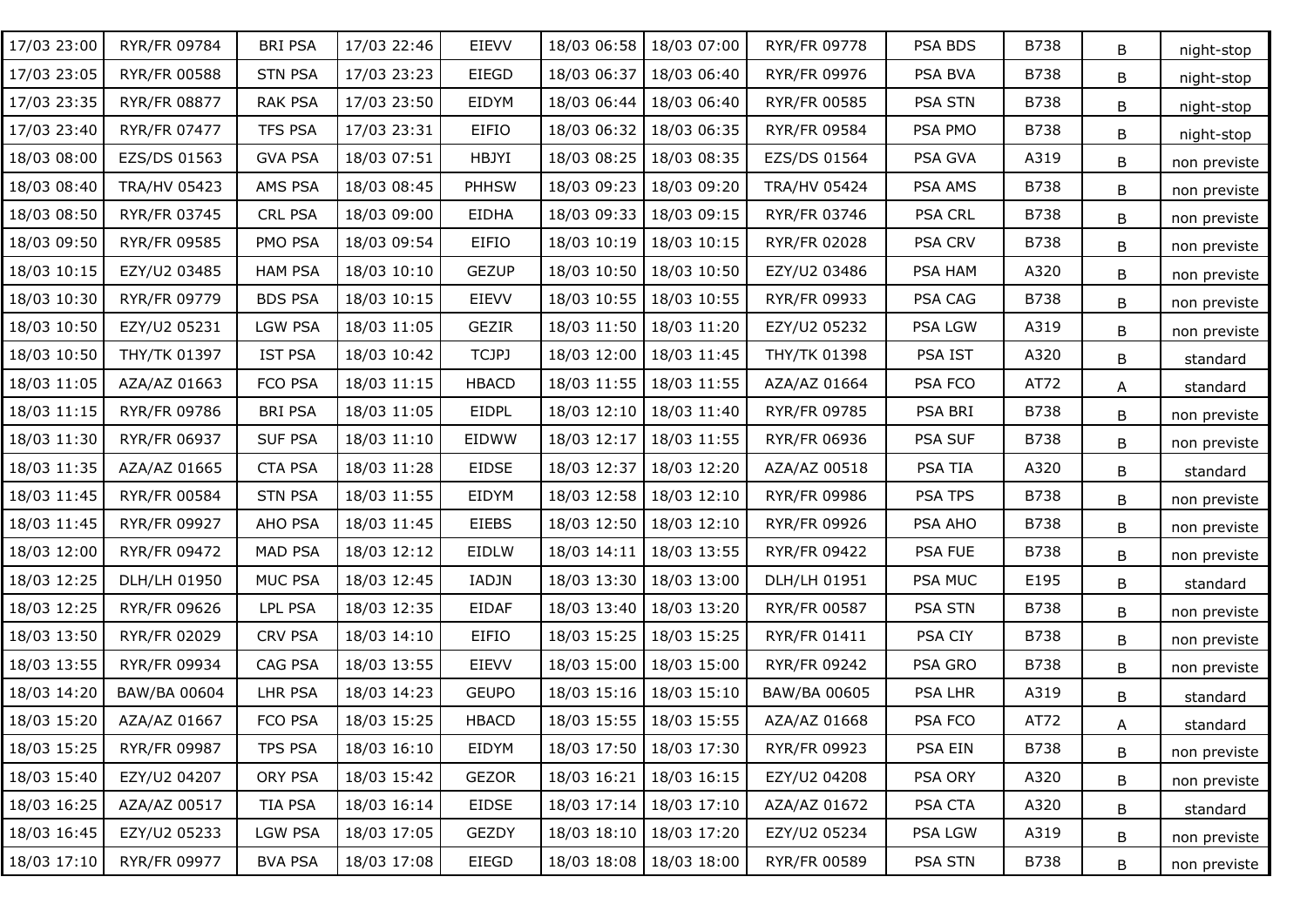| 18/03 18:25 | RYR/FR 00586 | <b>STN PSA</b> | 18/03 18:25 | EIDAF        | 19/03 07:00 | 19/03 07:00               | RYR/FR 09778        | PSA BDS        | B738        | B | night-stop   |
|-------------|--------------|----------------|-------------|--------------|-------------|---------------------------|---------------------|----------------|-------------|---|--------------|
| 18/03 18:30 | AZA/AZ 01669 | FCO PSA        | 18/03 18:48 | <b>HBACD</b> | 18/03 19:27 | 18/03 19:05               | AZA/AZ 01670        | PSA FCO        | AT72        | A | standard     |
| 18/03 18:30 | RYR/FR 09241 | <b>GRO PSA</b> | 18/03 18:30 | EIEVV        | 18/03 19:04 | 18/03 19:00               | RYR/FR 03748        | <b>PSA CRL</b> | B738        | B | non previste |
| 18/03 18:35 | RYR/FR 05023 | <b>BUD PSA</b> | 18/03 18:25 | <b>EIFOA</b> | 18/03 18:59 | 18/03 19:00               | <b>RYR/FR 05024</b> | PSA BUD        | B738        | B | non previste |
| 18/03 19:15 | RYR/FR 01412 | <b>CIY PSA</b> | 18/03 19:00 | EIFIO        | 18/03 19:35 | 18/03 19:40               | RYR/FR 09783        | PSA BRI        | B738        | B | non previste |
| 18/03 21:05 | AZA/AZ 01671 | <b>CTA PSA</b> | 18/03 20:59 | <b>EIDSE</b> | 19/03 07:35 | 19/03 07:40               | AZA/AZ 01660        | PSA CTA        | A320        | B | night-stop   |
| 18/03 21:45 | RYR/FR 09924 | EIN PSA        | 18/03 22:05 | EIDYM        | 19/03 06:33 | 19/03 06:35               | <b>RYR/FR 09584</b> | PSA PMO        | B738        | B | night-stop   |
| 18/03 21:45 | VLG/VY 06770 | <b>BCN PSA</b> | 18/03 22:48 | <b>ECMGE</b> | 18/03 23:25 | 18/03 22:25               | VLG/VY 06771        | <b>PSA BCN</b> | A320        | B | non previste |
| 18/03 21:55 | RYR/FR 09995 | PMO PSA        | 18/03 21:55 | EIENL        | 18/03 22:27 | 18/03 22:20               | RYR/FR 09994        | PSA PMO        | <b>B738</b> | B | non previste |
| 18/03 22:35 | AZA/AZ 01673 | FCO PSA        | 18/03 22:38 | <b>HBACB</b> | 19/03 07:26 | 19/03 07:30               | AZA/AZ 01666        | PSA FCO        | AT72        | A | night-stop   |
| 18/03 22:50 | RYR/FR 09423 | FUE PSA        | 18/03 22:58 | EIDLW        | 19/03 06:53 | 19/03 06:55               | RYR/FR 09976        | PSA BVA        | <b>B738</b> | B | night-stop   |
| 18/03 23:00 | RYR/FR 09784 | <b>BRI PSA</b> | 18/03 22:42 | EIFIO        | 19/03 06:49 | 19/03 06:50               | RYR/FR 02752        | PSA EDI        | B738        | В | night-stop   |
| 18/03 23:05 | RYR/FR 00588 | <b>STN PSA</b> | 18/03 23:15 | EIEGD        | 19/03 06:40 | 19/03 06:40               | RYR/FR 00585        | <b>PSA STN</b> | <b>B738</b> | B | night-stop   |
| 18/03 23:05 | RYR/FR 03747 | CRL PSA        | 18/03 22:55 | EIEVV        |             | 19/03 06:43   19/03 06:45 | RYR/FR 09471        | PSA MAD        | B738        | B | night-stop   |
| 19/03 08:50 | RYR/FR 03745 | <b>CRL PSA</b> | 19/03 08:35 | <b>EIDPT</b> | 19/03 09:05 | 19/03 09:15               | RYR/FR 03746        | <b>PSA CRL</b> | <b>B738</b> | B | non previste |
| 19/03 09:05 | SLD/SL 00201 | EBA PSA        | 19/03 08:51 | <b>OKPRH</b> | 19/03 15:50 | 19/03 16:00               | SLD/SL 00202        | PSA EBA        | L410        | A | non previste |
| 19/03 09:05 | EZY/U2 04205 | ORY PSA        | 19/03 09:10 | <b>GEZTR</b> | 19/03 09:40 | 19/03 09:40               | EZY/U2 04206        | <b>PSA ORY</b> | A320        | B | non previste |
| 19/03 09:50 | RYR/FR 09585 | PMO PSA        | 19/03 09:38 | EIDYM        | 19/03 10:05 | 19/03 10:15               | RYR/FR 09933        | PSA CAG        | B738        | B | non previste |
| 19/03 10:30 | RYR/FR 09779 | <b>BDS PSA</b> | 19/03 10:10 | <b>EIDAF</b> | 19/03 10:50 | 19/03 10:55               | RYR/FR 09242        | PSA GRO        | <b>B738</b> | B | non previste |
| 19/03 11:05 | AZA/AZ 01663 | FCO PSA        | 19/03 11:05 | <b>HBACB</b> | 19/03 11:50 | 19/03 11:55               | AZA/AZ 01664        | PSA FCO        | AT72        | A | standard     |
| 19/03 11:35 | AZA/AZ 01665 | <b>CTA PSA</b> | 19/03 11:20 | <b>EIDSZ</b> | 19/03 12:35 | 19/03 12:40               | AZA/AZ 00536        | PSA PRG        | A320        | B | standard     |
| 19/03 11:40 | EZY/U2 05231 | <b>LGW PSA</b> | 19/03 11:50 | <b>GEZAP</b> | 19/03 12:35 | 19/03 12:20               | EZY/U2 05232        | PSA LGW        | A319        | B | non previste |
| 19/03 11:45 | RYR/FR 00584 | <b>STN PSA</b> | 19/03 11:42 | EIEGD        | 19/03 12:18 | 19/03 12:10               | RYR/FR 09986        | PSA TPS        | <b>B738</b> | B | non previste |
| 19/03 12:00 | RYR/FR 09472 | MAD PSA        | 19/03 11:40 | <b>EIEVV</b> | 19/03 13:03 | 19/03 12:55               | <b>RYR/FR 01421</b> | PSA LIS        | B738        | B | non previste |
| 19/03 12:10 | RYR/FR 01234 | <b>HHN PSA</b> | 19/03 12:02 | EIEBO        |             | 19/03 12:40 19/03 12:35   | RYR/FR 01235        | PSA HHN        | B738        | B | non previste |
| 19/03 13:05 | RYR/FR 02753 | EDI PSA        | 19/03 12:34 | EIFIO        | 19/03 13:50 | 19/03 13:50               | RYR/FR 09923        | PSA EIN        | B738        | B | non previste |
| 19/03 13:10 | WZZ/W6 03157 | OTP PSA        | 19/03 13:20 | <b>HALWT</b> |             | 19/03 13:50 19/03 13:40   | WZZ/W6 03158        | PSA OTP        | A320        | B | non previste |
| 19/03 13:15 | RYR/FR 09934 | CAG PSA        | 19/03 12:52 | EIDYM        |             | 19/03 14:15   19/03 14:05 | RYR/FR 07476        | PSA TFS        | B738        | B | non previste |
| 19/03 13:25 | BPA/BV 02231 | TIA PSA        | 19/03 13:35 | <b>IBPAC</b> |             | 19/03 14:15   19/03 14:00 | BPA/BV 02230        | PSA TIA        | B734        | B | non previste |
| 19/03 13:25 | RYR/FR 09908 | DUB PSA        | 19/03 13:50 | EIDWG        |             | 19/03 14:30 19/03 13:50   | RYR/FR 09907        | PSA DUB        | B738        | B | non previste |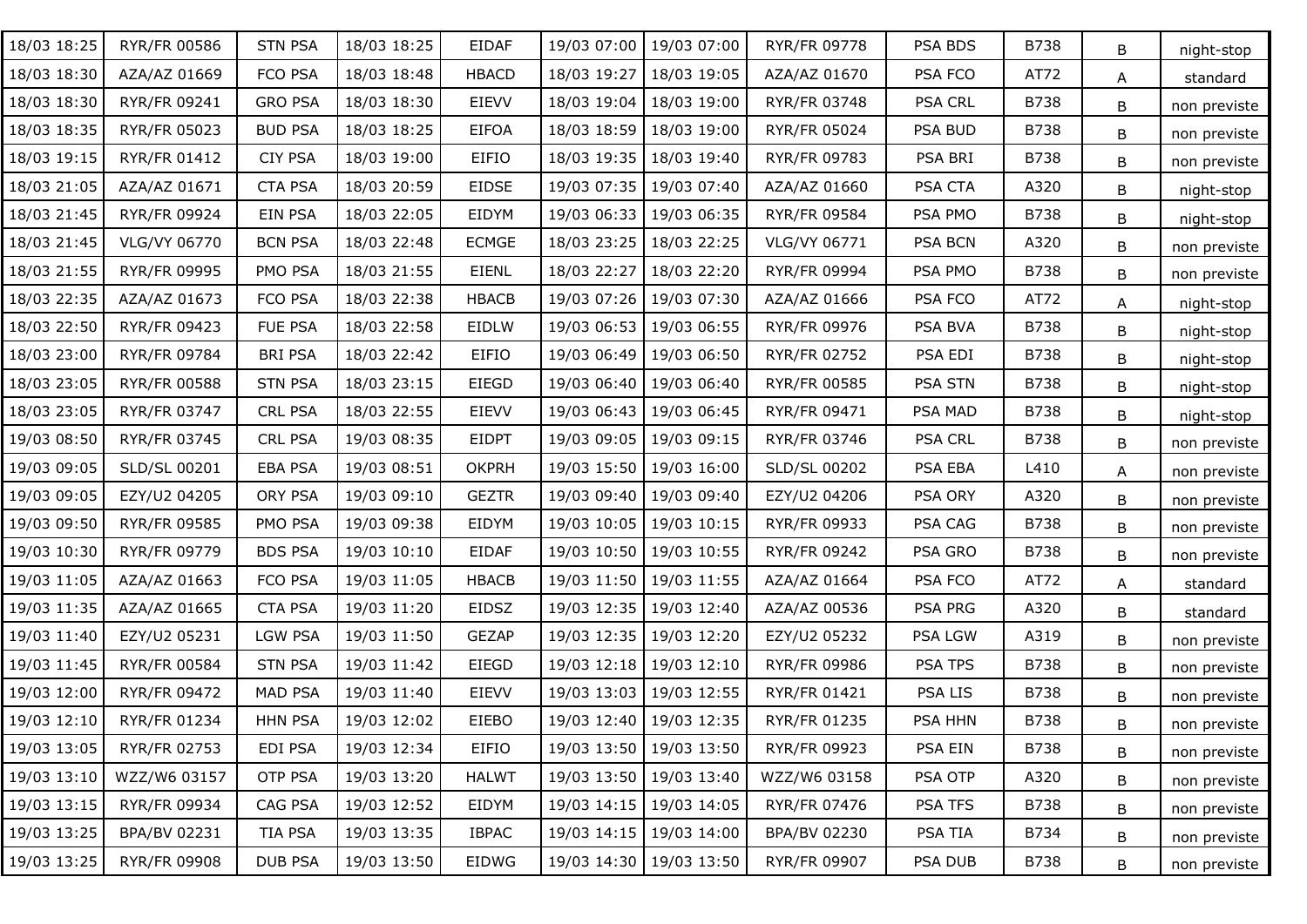| 19/03 14:20 | BAW/BA 00604        | LHR PSA        | 19/03 14:48 | <b>GEUYP</b> | 19/03 15:32 | 19/03 15:10               | BAW/BA 00605        | PSA LHR        | A320        | B | standard     |
|-------------|---------------------|----------------|-------------|--------------|-------------|---------------------------|---------------------|----------------|-------------|---|--------------|
| 19/03 14:25 | RYR/FR 09241        | <b>GRO PSA</b> | 19/03 14:25 | EIDAF        | 19/03 15:39 | 19/03 15:40               | RYR/FR 09992        | PSA MLA        | B738        | B | non previste |
| 19/03 14:40 | EZY/U2 04581        | <b>SXF PSA</b> | 19/03 14:30 | GEZBM        | 19/03 15:13 | 19/03 15:15               | EZY/U2 04582        | PSA SXF        | A319        | B | non previste |
| 19/03 15:25 | RYR/FR 09987        | <b>TPS PSA</b> | 19/03 15:30 | EIEGD        | 19/03 18:01 | 19/03 18:00               | <b>RYR/FR 00589</b> | <b>PSA STN</b> | B738        | B | non previste |
| 19/03 15:35 | RYR/FR 09977        | <b>BVA PSA</b> | 19/03 15:35 | EIDLW        | 19/03 16:24 | 19/03 16:25               | RYR/FR 08876        | PSA RAK        | B738        | B | non previste |
| 19/03 15:45 | AZA/AZ 01667        | FCO PSA        | 19/03 15:42 | <b>HBACB</b> | 19/03 19:15 | 19/03 19:15               | AZA/AZ 01670        | PSA FCO        | AT72        | A | standard     |
| 19/03 16:00 | RYR/FR 06937        | <b>SUF PSA</b> | 19/03 15:49 | EIEKO        | 19/03 16:30 | 19/03 16:25               | RYR/FR 06936        | PSA SUF        | B738        | B | non previste |
| 19/03 16:10 | DLH/LH 01950        | MUC PSA        | 19/03 16:00 | IADJN        | 19/03 16:45 | 19/03 16:45               | DLH/LH 01951        | <b>PSA MUC</b> | E195        | B | standard     |
| 19/03 16:15 | EZY/U2 04209        | ORY PSA        | 19/03 16:15 | <b>GEZWC</b> | 19/03 16:53 | 19/03 16:50               | EZY/U2 04210        | PSA ORY        | A320        | B | non previste |
| 19/03 16:55 | AZA/AZ 00533        | PRG PSA        | 19/03 16:30 | EIDSZ        |             | 19/03 18:13   19/03 18:15 | AZA/AZ 00518        | PSA TIA        | A320        | B | standard     |
| 19/03 17:05 | THY/TK 01399        | <b>IST PSA</b> | 19/03 16:49 | <b>TCJLU</b> |             | 19/03 17:56   19/03 18:00 | <b>THY/TK 01400</b> | PSA IST        | A319        | B | standard     |
| 19/03 17:50 | EZY/U2 01847        | <b>MAN PSA</b> | 19/03 17:50 | <b>GEZOF</b> | 19/03 18:22 | 19/03 18:25               | EZY/U2 01848        | PSA MAN        | A320        | B | non previste |
| 19/03 18:00 | RYR/FR 09924        | EIN PSA        | 19/03 17:51 | EIFIO        | 19/03 18:28 | 19/03 18:30               | RYR/FR 09473        | PSA MAD        | <b>B738</b> | B | non previste |
| 19/03 19:15 | RYR/FR 01422        | LIS PSA        | 19/03 19:08 | EIEVV        |             | 19/03 19:38   19/03 19:40 | RYR/FR 09783        | PSA BRI        | B738        | B | non previste |
| 19/03 19:35 | RYR/FR 09993        | <b>MLA PSA</b> | 19/03 19:26 | EIDAF        | 19/03 19:56 | 19/03 20:00               | RYR/FR 09931        | PSA CAG        | <b>B738</b> | B | non previste |
| 19/03 19:35 | RYR/FR 09326        | <b>VLC PSA</b> | 19/03 19:35 | <b>EIENJ</b> | 19/03 20:12 | 19/03 20:00               | RYR/FR 09325        | <b>PSA VLC</b> | B738        | B | non previste |
| 19/03 21:55 | RYR/FR 09995        | PMO PSA        | 19/03 22:02 | <b>EIDWS</b> | 19/03 22:33 | 19/03 22:20               | RYR/FR 09994        | PSA PMO        | <b>B738</b> | B | non previste |
| 19/03 22:20 | AZA/AZ 00517        | <b>TIA PSA</b> | 19/03 22:04 | EIDSZ        | 20/03 08:45 | 20/03 08:45               | AZA/AZ 00518        | PSA TIA        | A320        | B | night-stop   |
| 19/03 22:35 | AZA/AZ 01673        | FCO PSA        | 19/03 22:42 | <b>HBACC</b> | 20/03 07:26 | 20/03 07:30               | AZA/AZ 01666        | PSA FCO        | AT72        | A | night-stop   |
| 19/03 23:00 | RYR/FR 09932        | CAG PSA        | 19/03 22:36 | EIDAF        | 20/03 07:00 | 20/03 07:00               | RYR/FR 09778        | PSA BDS        | B738        | B | night-stop   |
| 19/03 23:00 | RYR/FR 09784        | <b>BRI PSA</b> | 19/03 22:46 | <b>EIEVV</b> | 20/03 13:19 | 20/03 13:20               | <b>RYR/FR 00587</b> | <b>PSA STN</b> | <b>B738</b> | B | night-stop   |
| 19/03 23:05 | <b>RYR/FR 00588</b> | <b>STN PSA</b> | 19/03 22:52 | EIEGD        | 20/03 06:45 | 20/03 06:45               | RYR/FR 09471        | PSA MAD        | B738        | B | night-stop   |
| 19/03 23:35 | <b>RYR/FR 08877</b> | <b>RAK PSA</b> | 19/03 23:34 | EIDLW        | 20/03 06:40 | 20/03 06:40               | RYR/FR 09976        | PSA BVA        | <b>B738</b> | B | night-stop   |
| 19/03 23:40 | RYR/FR 07477        | <b>TFS PSA</b> | 19/03 23:50 | EIDYM        | 20/03 06:44 | 20/03 06:40               | <b>RYR/FR 00585</b> | <b>PSA STN</b> | B738        | B | night-stop   |
| 19/03 23:50 | RYR/FR 09474        | MAD PSA        | 19/03 23:26 | <b>EIFIO</b> |             | 20/03 06:33   20/03 06:35 | RYR/FR 09584        | PSA PMO        | B738        | B | night-stop   |
| 20/03 08:25 | EZY/U2 04205        | ORY PSA        | 20/03 08:30 | <b>GEZTR</b> | 20/03 09:04 | 20/03 09:00               | EZY/U2 04206        | PSA ORY        | A320        | B | non previste |
| 20/03 08:45 | RYR/FR 09326        | <b>VLC PSA</b> | 20/03 08:25 | <b>EIENJ</b> | 20/03 09:40 | 20/03 09:10               | RYR/FR 09325        | <b>PSA VLC</b> | B738        | B | non previste |
| 20/03 08:50 | RYR/FR 03745        | <b>CRL PSA</b> | 20/03 08:32 | <b>EIEVT</b> | 20/03 09:12 | 20/03 09:15               | RYR/FR 03746        | <b>PSA CRL</b> | B738        | B | non previste |
| 20/03 09:35 | GWI/4U 00896        | <b>CGN PSA</b> | 20/03 09:33 | <b>DAGWD</b> | 20/03 10:10 | 20/03 10:10               | GWI/4U 00897        | PSA CGN        | A319        | B | non previste |
| 20/03 09:50 | RYR/FR 09585        | PMO PSA        | 20/03 09:35 | EIFIO        | 20/03 10:15 | 20/03 10:15               | RYR/FR 02028        | <b>PSA CRV</b> | B738        | B | non previste |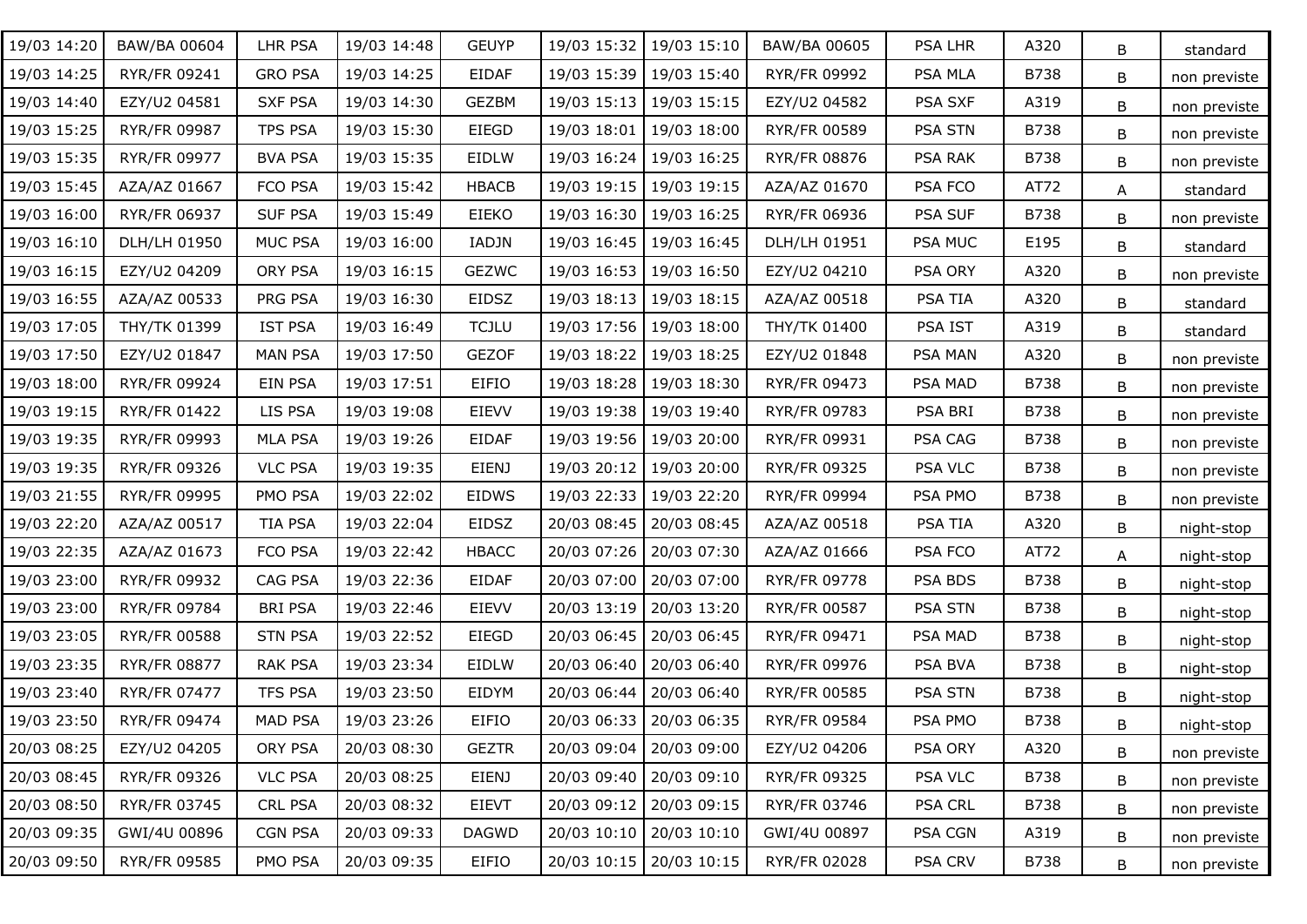| 20/03 10:30 | RYR/FR 09779 | <b>BDS PSA</b> | 20/03 10:09 | EIDAF        | 20/03 10:52 | 20/03 10:55               | RYR/FR 09933        | PSA CAG        | <b>B738</b> | B | non previste |
|-------------|--------------|----------------|-------------|--------------|-------------|---------------------------|---------------------|----------------|-------------|---|--------------|
| 20/03 10:50 | EZY/U2 05231 | <b>LGW PSA</b> | 20/03 11:13 | <b>GEZFX</b> | 20/03 13:10 | 20/03 11:20               | EZY/U2 05232        | PSA LGW        | A319        | В | non previste |
| 20/03 10:50 | THY/TK 01397 | <b>IST PSA</b> | 20/03 11:07 | <b>TCJLR</b> | 20/03 11:43 | 20/03 11:45               | THY/TK 01398        | PSA IST        | A319        | B | standard     |
| 20/03 11:05 | AZA/AZ 01663 | FCO PSA        | 20/03 11:09 | <b>HBACC</b> | 20/03 11:55 | 20/03 11:55               | AZA/AZ 01664        | PSA FCO        | AT72        | A | standard     |
| 20/03 11:35 | RYR/FR 06937 | <b>SUF PSA</b> | 20/03 11:17 | EIEKO        | 20/03 12:00 | 20/03 12:00               | RYR/FR 06936        | <b>PSA SUF</b> | <b>B738</b> | B | non previste |
| 20/03 11:45 | RYR/FR 00584 | <b>STN PSA</b> | 20/03 11:38 | EIDYM        | 20/03 12:10 | 20/03 12:10               | RYR/FR 09986        | PSA TPS        | <b>B738</b> | В | non previste |
| 20/03 11:45 | RYR/FR 09927 | AHO PSA        | 20/03 11:37 | <b>EIEBS</b> |             | 20/03 12:13   20/03 12:10 | RYR/FR 09926        | PSA AHO        | <b>B738</b> | В | non previste |
| 20/03 12:00 | RYR/FR 09472 | <b>MAD PSA</b> | 20/03 13:10 | EIEGD        | 20/03 16:52 | 20/03 14:05               | RYR/FR 09242        | PSA GRO        | <b>B738</b> | B | non previste |
| 20/03 12:00 | RYR/FR 01419 | <b>LPA PSA</b> | 20/03 12:33 | EIEBP        |             | 20/03 14:50   20/03 12:25 | RYR/FR 01418        | PSA LPA        | <b>B738</b> | B | non previste |
| 20/03 12:25 | DLH/LH 01950 | MUC PSA        | 20/03 12:15 | <b>DACKA</b> |             | 20/03 13:20   20/03 13:00 | DLH/LH 01951        | PSA MUC        | CRJ9        | A | standard     |
| 20/03 12:50 | AZA/AZ 00517 | <b>TIA PSA</b> | 20/03 12:55 | EIDSZ        |             | 20/03 13:35   20/03 13:35 | AZA/AZ 00544        | <b>PSA TXL</b> | A320        | В | standard     |
| 20/03 13:50 | RYR/FR 02029 | <b>CRV PSA</b> | 20/03 13:39 | EIFIO        |             | 20/03 15:25   20/03 15:25 | RYR/FR 01411        | PSA CIY        | <b>B738</b> | В | non previste |
| 20/03 13:55 | RYR/FR 09934 | CAG PSA        | 20/03 13:36 | <b>EIDAF</b> |             | 21/03 06:58 21/03 06:40   | RYR/FR 09976        | PSA BVA        | <b>B738</b> | В | night-stop   |
| 20/03 14:20 | BAW/BA 00604 | LHR PSA        | 20/03 14:46 | <b>GEUPN</b> |             | 20/03 15:33   20/03 15:10 | BAW/BA 00605        | <b>PSA LHR</b> | A319        | B | standard     |
| 20/03 15:25 | RYR/FR 09987 | TPS PSA        | 20/03 15:07 | EIDYM        | 20/03 18:50 | 20/03 18:00               | RYR/FR 00589        | PSA STN        | <b>B738</b> | B | non previste |
| 20/03 15:45 | AZA/AZ 01667 | FCO PSA        | 20/03 15:39 | <b>HBACC</b> |             | 20/03 19:04   20/03 19:05 | AZA/AZ 01670        | PSA FCO        | AT72        | A | standard     |
| 20/03 16:30 | VLG/VY 06770 | <b>BCN PSA</b> | 21/03 03:03 | <b>ECMES</b> | 21/03 03:25 | 20/03 17:10               | VLG/VY 06771        | <b>PSA BCN</b> | A320        | B | non previste |
| 20/03 16:45 | EZY/U2 05233 | <b>LGW PSA</b> | 20/03 17:03 | <b>GEZBN</b> |             | 20/03 18:35   20/03 17:20 | EZY/U2 05234        | PSA LGW        | A319        | B | non previste |
| 20/03 17:10 | RYR/FR 09977 | <b>BVA PSA</b> | 20/03 16:55 | EIDLW        | 20/03 18:00 | 20/03 17:55               | RYR/FR 09923        | PSA EIN        | <b>B738</b> | B | non previste |
| 20/03 17:35 | RYR/FR 09241 | <b>GRO PSA</b> | 20/03 20:00 | EIEGD        | 20/03 22:25 | 20/03 22:20               | RYR/FR 09994        | PSA PMO        | <b>B738</b> | B | non previste |
| 20/03 18:25 | RYR/FR 00586 | <b>STN PSA</b> | 20/03 18:30 | <b>EIEVV</b> | 20/03 19:05 | 20/03 18:50               | RYR/FR 09931        | PSA CAG        | <b>B738</b> | B | non previste |
| 20/03 18:25 | AZA/AZ 00545 | <b>TXL PSA</b> | 20/03 18:25 | EIDSZ        | 20/03 19:25 | 20/03 19:10               | AZA/AZ 01672        | PSA CTA        | A320        | B | standard     |
| 20/03 19:15 | RYR/FR 01412 | <b>CIY PSA</b> | 20/03 19:00 | EIFIO        |             | 20/03 19:35   20/03 19:40 | RYR/FR 09783        | PSA BRI        | <b>B738</b> | B | non previste |
| 20/03 20:00 | EZY/U2 04209 | ORY PSA        | 20/03 20:00 | GEZWD        |             | 20/03 20:35   20/03 20:35 | EZY/U2 04210        | PSA ORY        | A320        | B | non previste |
| 20/03 21:50 | RYR/FR 09932 | CAG PSA        | 20/03 21:35 | EIEVV        |             | 21/03 07:10 21/03 07:00   | <b>RYR/FR 09778</b> | PSA BDS        | <b>B738</b> | B | night-stop   |
| 20/03 21:55 | RYR/FR 09995 | PMO PSA        | 20/03 21:45 | <b>EIDWS</b> |             | 21/03 07:06   21/03 06:40 | RYR/FR 00585        | PSA STN        | <b>B738</b> | B | night-stop   |
| 20/03 22:20 | RYR/FR 09924 | EIN PSA        | 20/03 22:15 | EIDLW        |             | 21/03 06:55 21/03 07:00   | RYR/FR 09627        | PSA LPL        | <b>B738</b> | B | night-stop   |
| 20/03 22:35 | AZA/AZ 01673 | FCO PSA        | 20/03 22:35 | <b>HBACB</b> |             | 21/03 07:28 21/03 07:30   | AZA/AZ 01666        | PSA FCO        | AT72        | Α | night-stop   |
| 20/03 23:00 | RYR/FR 09784 | <b>BRI PSA</b> | 20/03 22:45 | EIFIO        |             | 21/03 06:45   21/03 06:45 | RYR/FR 09471        | PSA MAD        | <b>B738</b> | B | night-stop   |
| 20/03 23:05 | RYR/FR 00588 | <b>STN PSA</b> | 20/03 23:50 | EIDYM        |             | 21/03 06:35 21/03 06:35   | RYR/FR 09584        | PSA PMO        | <b>B738</b> | B | night-stop   |